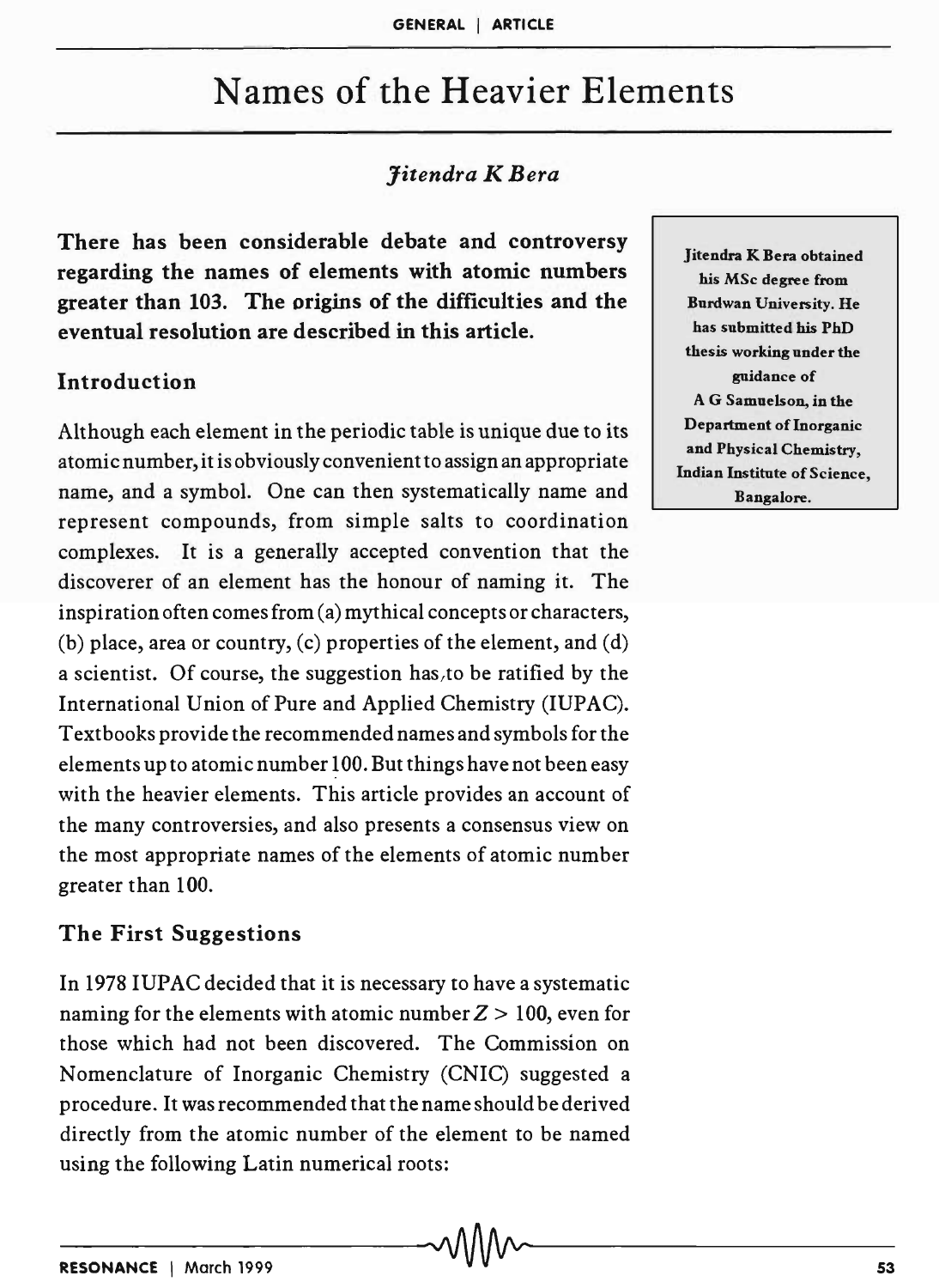| $0 = nil$ $1 = un$ $2 = bi$ |                                                     | $3 = \text{tri}$ 4 = quad |
|-----------------------------|-----------------------------------------------------|---------------------------|
|                             | $5 =$ pent $6 =$ hex $7 =$ sept $8 =$ oct $9 =$ enn |                           |

The roots have to be put together 'in the order of the digits which make up the atomic number'. It was also decided that the name should end in 'ium' whether the element was expected to be a metal or otherwise. The final 'n' of'enn' is deleted when it occurs before 'nil', and the final 'i' of'bi' and of'tri' when it occurs before 'ium'. The symbol of the element is composed of the initial *three*  letters of the numerical roots, which make up the name. A typical report of a Commission, which is assigned a thankless job!

Perhaps a few examples would help understand the above recommendations. The systematic name and symbol (in parenthesis) of element 101 is unnilunium (Unu),  $112$  is  $ununbium(Uub)$ , 150 is unpentnilium (Upn), 500 is pentnilnilium  $(Pnn)$  and 900 is ennilnilium (Enn). In several textbooks these unpronounceable names are still in use. The names of elements with  $Z = 104$  to 109 in this convention are given in *Table* 1. The main advantage is that any element, whatever be the atomic number, can be named. This nomenclature is useful as a temporary arrangement till the official body IUPAC sanctifies a proper name, making reference to the history or properties of the element.

Table 1. Names of the hea vier elements in different conventions (symbols are given in parentheses). (There is no controversy regarding the name of elements 101-103: Mendelevium (Md), Nobelium (No) and Lawrencium (Lr)).

| Z | <b>IUPAC Temporary name IUPAC old name</b> |                    | <b>ACS</b> name   | <b>Present IUPAC name</b>             |
|---|--------------------------------------------|--------------------|-------------------|---------------------------------------|
|   |                                            |                    |                   |                                       |
|   | 104 Unnilquadium (Unq)                     | Dubrium (Db)       |                   | Rutherfordium (Rf) Rutherfordium (Rf) |
|   | 105 Unnilpentium (Unp)                     | Joliotium (II)     | Hahnium (Ha)      | Dubrium (Db)                          |
|   | 106 Unnilhexium (Unh)                      | Rutherfordium (Rf) | Seaborgium (Sg)   | Seaborgium $(Sg)$                     |
|   | 107 Unnilseptium (Uns)                     | Bohrium (Bh)       | Nielsbohrium (Ns) | Bohrium (Bh)                          |
|   | 108 Unniloctium (Uno)                      | Hahnium (Hn)       | $H$ assium $(Hs)$ | Hassium (Hs)                          |
|   | 109 Unnilenium (Une)                       | Meitnerium (Mt)    | Meitnerium (Mt)   | Meitnerium (Mt)                       |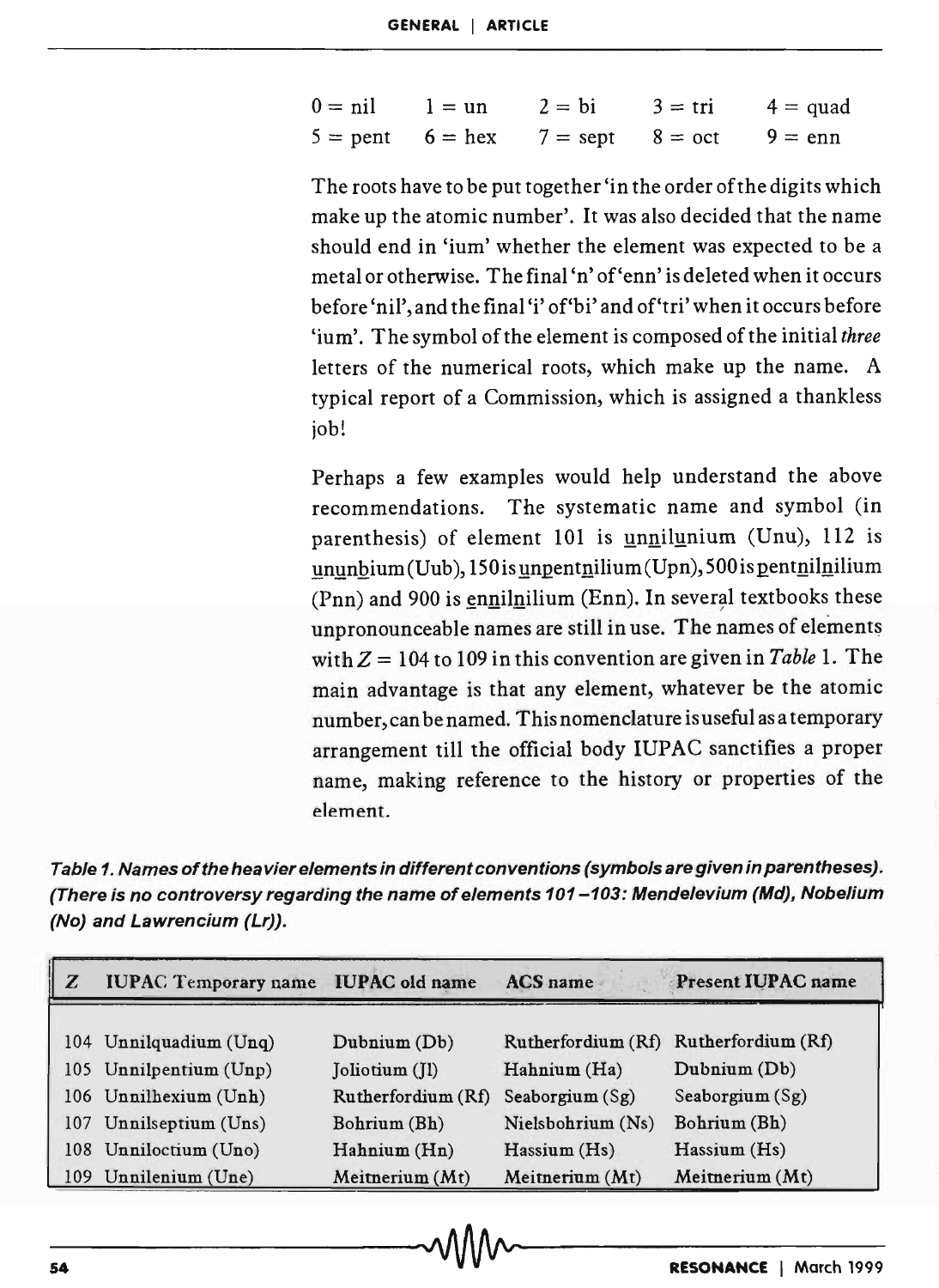### Discovery of Elements Beyond 100

The elements discovered in the early part of chemistry were generally isolated from naturally occurring sources. In contrast, the heavier elements are all synthesized by nuclear reactions. Enrico Fermi and E 0 Lawrence made many new elements using two alternative approaches  $<sup>1</sup>$ . Fermi created many elements by</sup> bombardment oflight projectiles, like neutrons, on target nuclei, resulting in the formation of an unstable isotope. Through  $\beta$ emission, the element with the next atomic number is formed. A typical example is the formation of neptunium from uranium:

$$
{}^{238}_{92}\text{U} + {}^{1}_{0}n \xrightarrow{-\beta} {}^{239}_{93}\text{Np}
$$

The alternative approach is to use a heavy ion accelerator to fuse two nuclei. A typical example is the synthesis of element with  $Z$  $= 107$  (mass number 262) by fusing chromium-54 and bismuth-209, with the loss of a neutron.

By the above methods, the periodic table has been extended by almost 20%. While some of the elements can be produced, isolated and stored in large quantities, all of the transuranic elements are highly radioactive. Many of them have very short half-lives. As a result, only a few atoms of some of these heavier elements have ever been observed *(Box* 1, *Table 2).* 

It is evident that a great deal of effort is needed to make these heavier elements. A lot of team effort is involved. Expensive equipment is to be used. Even if a new element is made, proving its existence is not an easy task. As a result, the 'discoverer(s)' would prefer to have the prerogative of naming the new elements and not call them after plain numbers.

There are three major laboratories continuing the efforts on synthesizing new elements in a systematic way. These are the Lawrence Berkeley Laboratory (LBL), California (USA), Joint Institute of Nuclear Research (JINR), Dubna (Russia) and Gesellschaft fur Schwerionenforschung (GSI), Darmstadt (Germany). One can recognize the potential for controversy

<sup>1</sup>E Fermi and E 0 lawrence were awarded the PhYSICS Nobel Prize in 1938 and 1939, respectively. Their names are associated with two major laboratories and also two transuranic elements.

#### Box 1

To give a broad idea of 'occurrence' of heavy elements, plutonium is available in ton quantities, curium in kilogram amounts, and einsteinium in milligrams. In contrast, only 29 atoms of the element 107 with mass number 262 and 3 atoms of element 109 have ever been observed.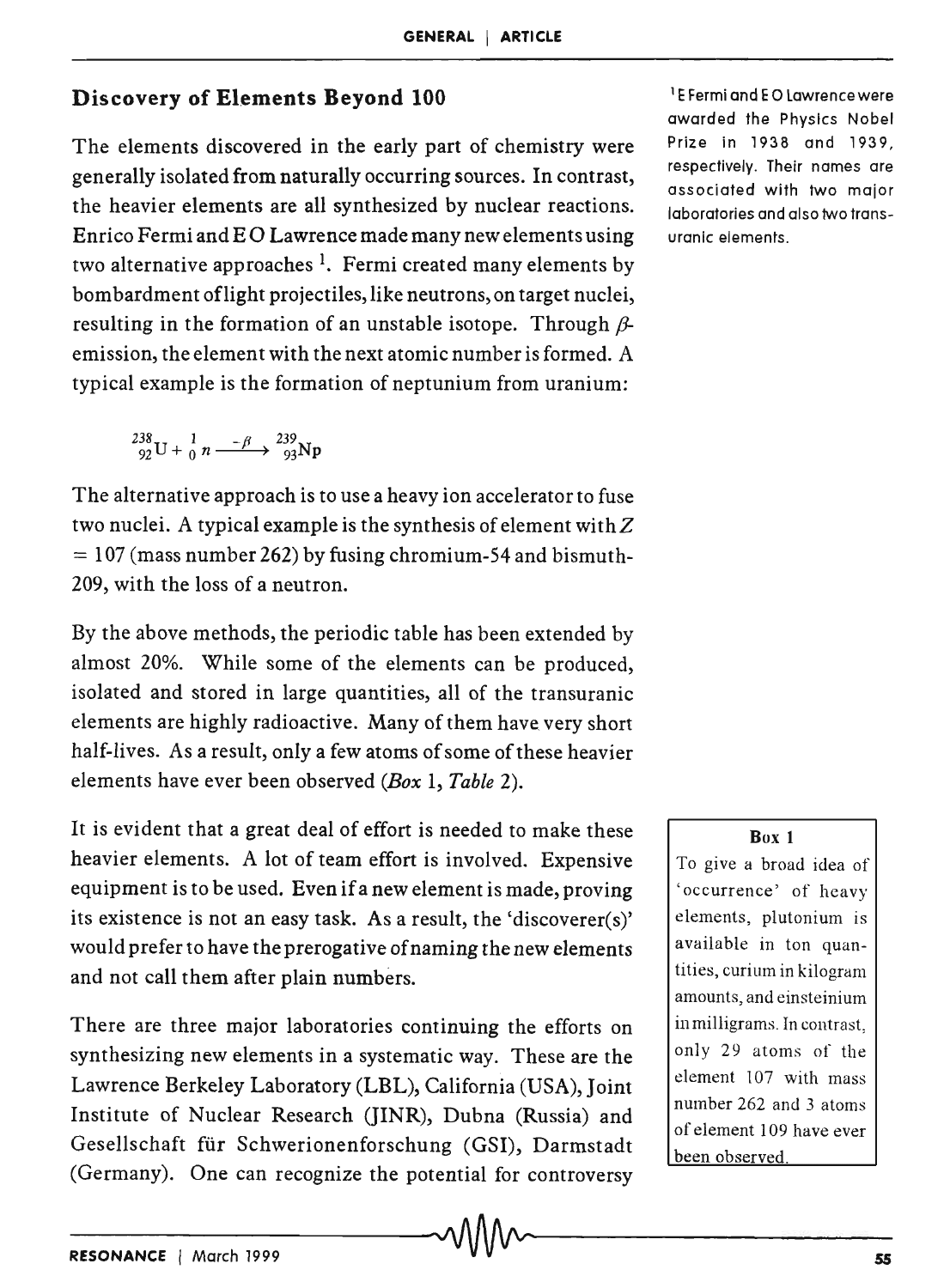| GENERAL   ARTICLE |  |
|-------------------|--|
|-------------------|--|

| $\mathbf{z}$ | <b>Mass</b><br>number | Half-life<br>[ms] | Fused<br>nuclei                        | Number of<br>atoms observed | Time of<br>discovery |
|--------------|-----------------------|-------------------|----------------------------------------|-----------------------------|----------------------|
|              | 107 262               | 8.2               | <sup>209</sup> Bi and <sup>54</sup> Cr | 14                          | February 1981        |
|              |                       | 106.0             |                                        | 15                          |                      |
|              | 261                   | 9.0               |                                        | 9                           |                      |
|              | 108 265               | 1.8               | $^{208}Pb$ and $^{58}Fe$               | $\overline{\mathbf{3}}$     | March 1984           |
|              | 109 266               | 3.4               | <sup>209</sup> Bi and <sup>58</sup> Fe | $\overline{3}$              | August 1982          |
|              | 110 269               | 0.17              | $^{208}Pb$ and $^{62}Ni$               | $\overline{4}$              | November 1994        |
|              | 271                   | 1.1               |                                        | 9                           |                      |
| 111          | 272                   | 1.5               | $^{209}$ Bi and $^{64}$ Ni             | $\overline{3}$              | December 1994        |

### Table 2. Details of discovery of some of the heavier elements.

right away. At different periods of time, each of these laboratories claimed discovery of a new element and went ahead with coining a name of its choice. But often, the claims were disputed. To make matters worse, the competing teams claimed successes of their own, and would offer alternative names. The situation became increasingly unmanageable.

#### Compounding of the Problem

In 1985 the Transfermium Working Group (TWG) was set up under the joint auspices of the International Union of Pure and Applied Chemistry (IUPAC) and the International Union of Pure and Applied Physics (IUPAP) to look into the problem of priority of discovery of the elements with nuclear charge number  $Z > 100$ . The two Unions selected the members of the group consisting of nine scientists in nuclear physics and chemistry in 1987. The primary objectives of this international group, headed by Denys Wilkinson, was to formulate criteria for the discovery of a new element to be recognized, and to determine priority of discovery among the various competing groups on this basis. The group met seven times for approximately one week each,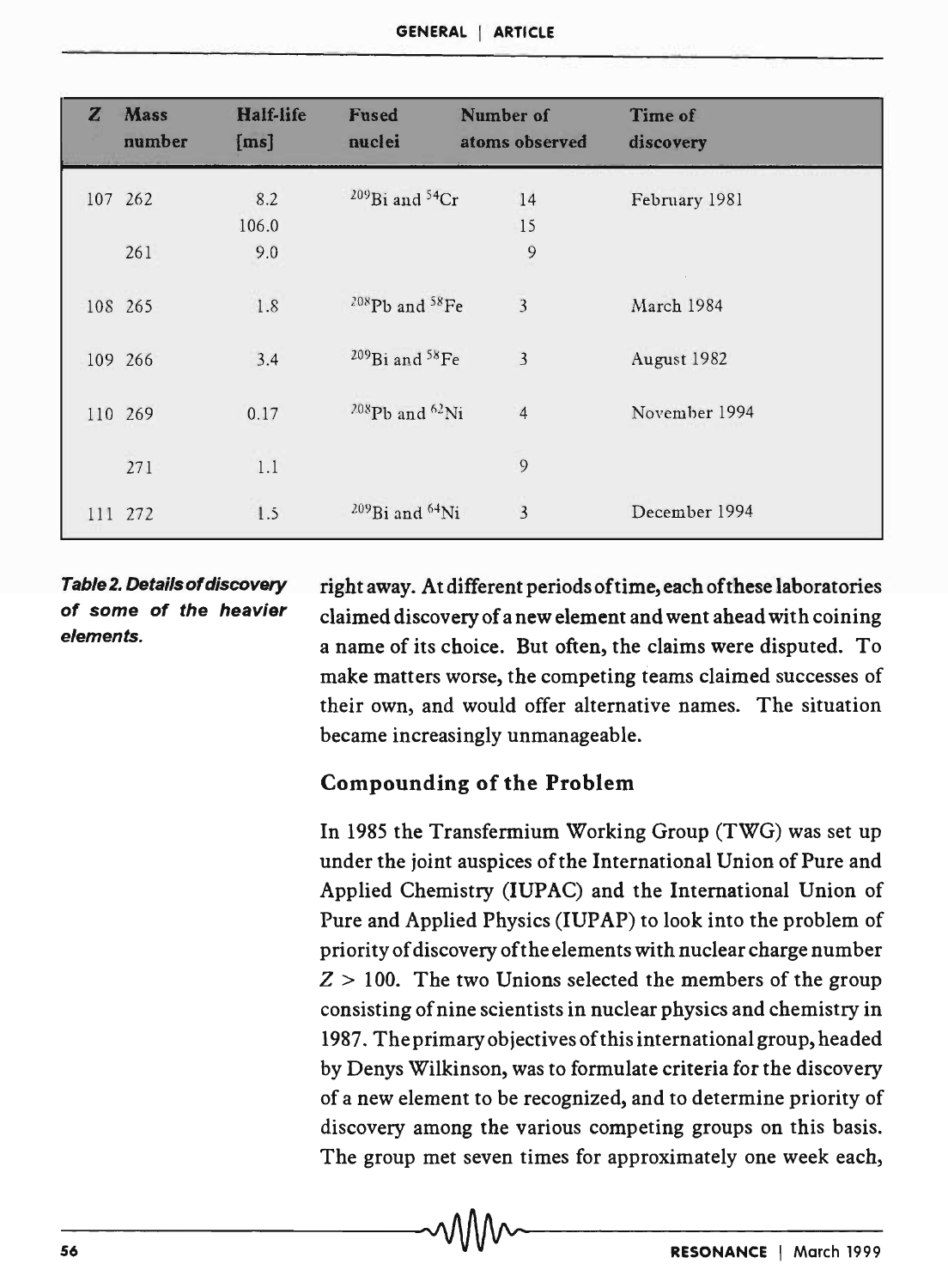three of the meetings being in the laboratories of the three major groups concerned. The TWG group in close consultation with these laboratories established general criteria that must be satisfied for the discovery of a new element. This part of their work was accepted by IUPAP and by IUPAC. The other painstaking work of the group was to critically review all the pertinent literature in this area and find out the *discovery profiles*  of the transfermium elements in chronological order. The conclusions, duly endorsed by IUPAC and IUPAP, were published in 1993.

IUPAC invited responses on the last two TWG reports from the three concerned laboratories. The JINR group at Dubna and GSI group at Darmstadt appreciated the effort of the TWG in developing criteria for the discovery of a new element to be recognized. But the response by Albert Ghiorso and Glenn T Seaborg from LBL was the longest and most critical. It was stated that 'the report is riddled with errors of omission and commission'. The serious disagreement was regarding the claim to the discovery of element 104 that was attributed to JINR at Dubna in the TWG report. They also did not agree with the TWG conclusion that the Berkeley and Dubna work on the discovery of element 105 'was essentially simultaneous'. However they seemed to agree with the TWG report on the discovery of element 106 which states that the Dubna group ' ... does not demonstrate the formation of a new element with adequate conviction, whereas that from Berkeley-Livermore does'. They took serious note of rescheduling of the meeting of Dubna investigators who were last to meet with the TWG group and 'having the last word'. In essence the Berkeley scientists did not agree with most of the TWG report and condemned it for not seeking the advice of several experienced nuclear chemists.

However, it was not the task of the TWG group to recommend names for new elements, which rests with the IUPAC Commission on Nomenclature of Inorganic Chemistry (CNIC). The Commission consisting of twenty scientists, all with equal voting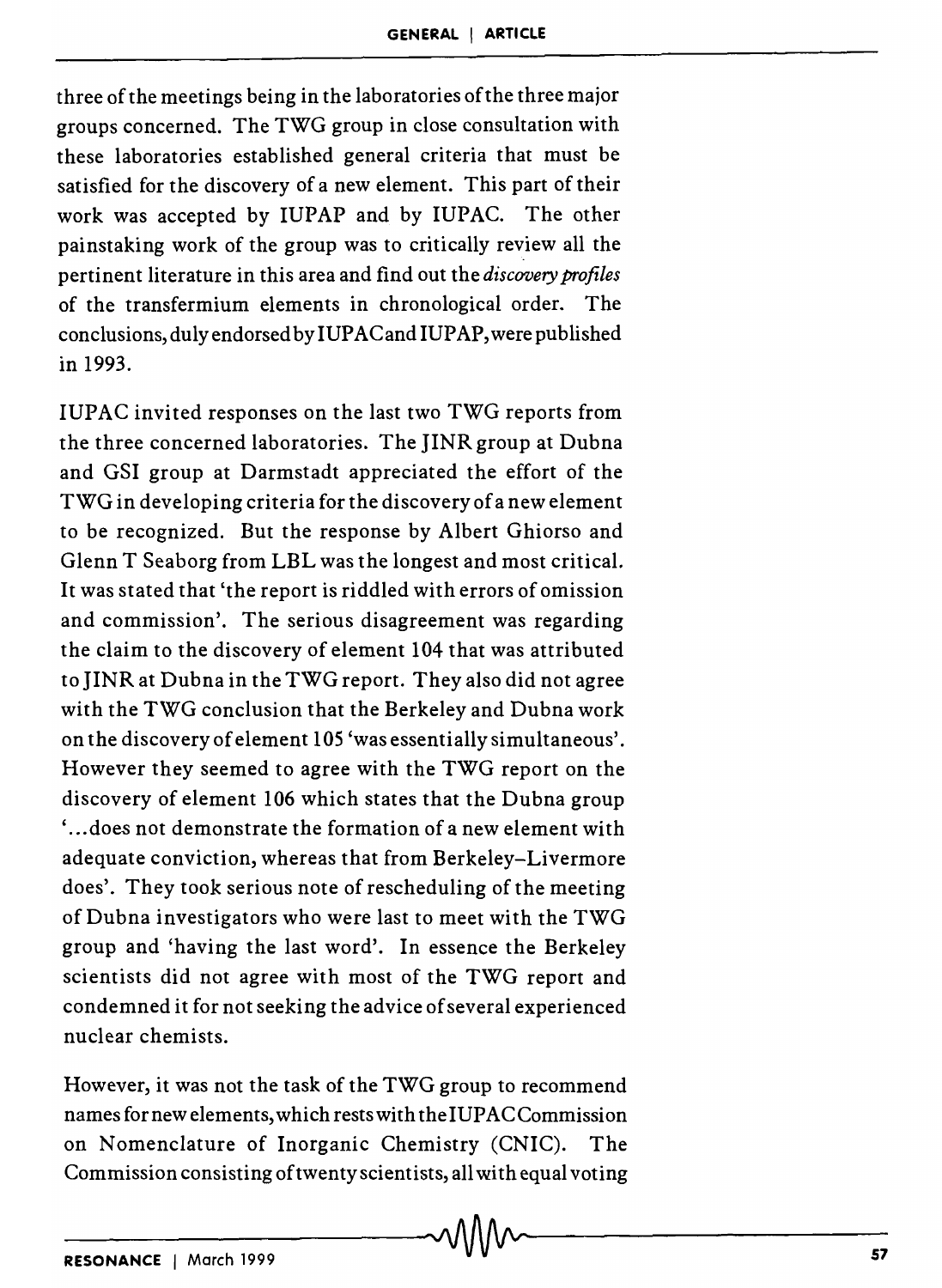The most contentious issue in the controversy is the recommendation that an element should not be named after a living person. Americans strongly opposed this idea.

rights, met in Balatonfiired (Hungary) on 31st August 1994 to consider the naming of the transfermium elements 101-109. The Commission decided to accept the TWG report as one of the bases for selecting names. The three major groups involved in the discoveries had also been asked for their proposals and the reasons for their choices. It resolved unanimously to continue the practice of naming elements 'after appropriate scientists, places andproperties'. Interestingly, it agreed (16 to 4votes) that an element *should not be named after a living person.* Finally the CNIC recommended a set of names *(Table* 1) for the elements 101-109 with a fair degree of consensus among its mem bers. The above recommendations were accepted unanimously by the IUPAC Bureau at its meeting in Antwerp (Belgium) on 17th-18th September 1994. However the recommendations were subjected to ratification by the IUPAC Council meeting which was scheduled to meet at Guildford (UK) on August 1995.

However, the LBL teams from California chose to rebel. They announced at a press conference that they would recommend that element 106 should be named after their former leader Glenn T Seaborg, *who is very much alive.* The CNIC recommendation of not naming an element after a living person received a strong reaction from the Berkeley group. It is to be noted here that CNIC decided to name 106 after Rutherford. The LBL group had originally proposed the name 'rutherfordium' for element 104. The CNIC recommended name for 104 was 'dubnium', which was in appreciation of the work done in this area by JINR at Dubna.

The overall situation deteriorated further when the American Chemical Society (ACS) refused to accept the recommendation of CNIC. The names approved by ACS are also given in *Table* 1. Much of the outcry was over the rejection of 'seaborgium' for element 106. Although IUPAC's recommendations carry greater weight, they have no binding force and the ACS is in a position to adopt whatever nomenclature it wishes in the journals and papers under its influence.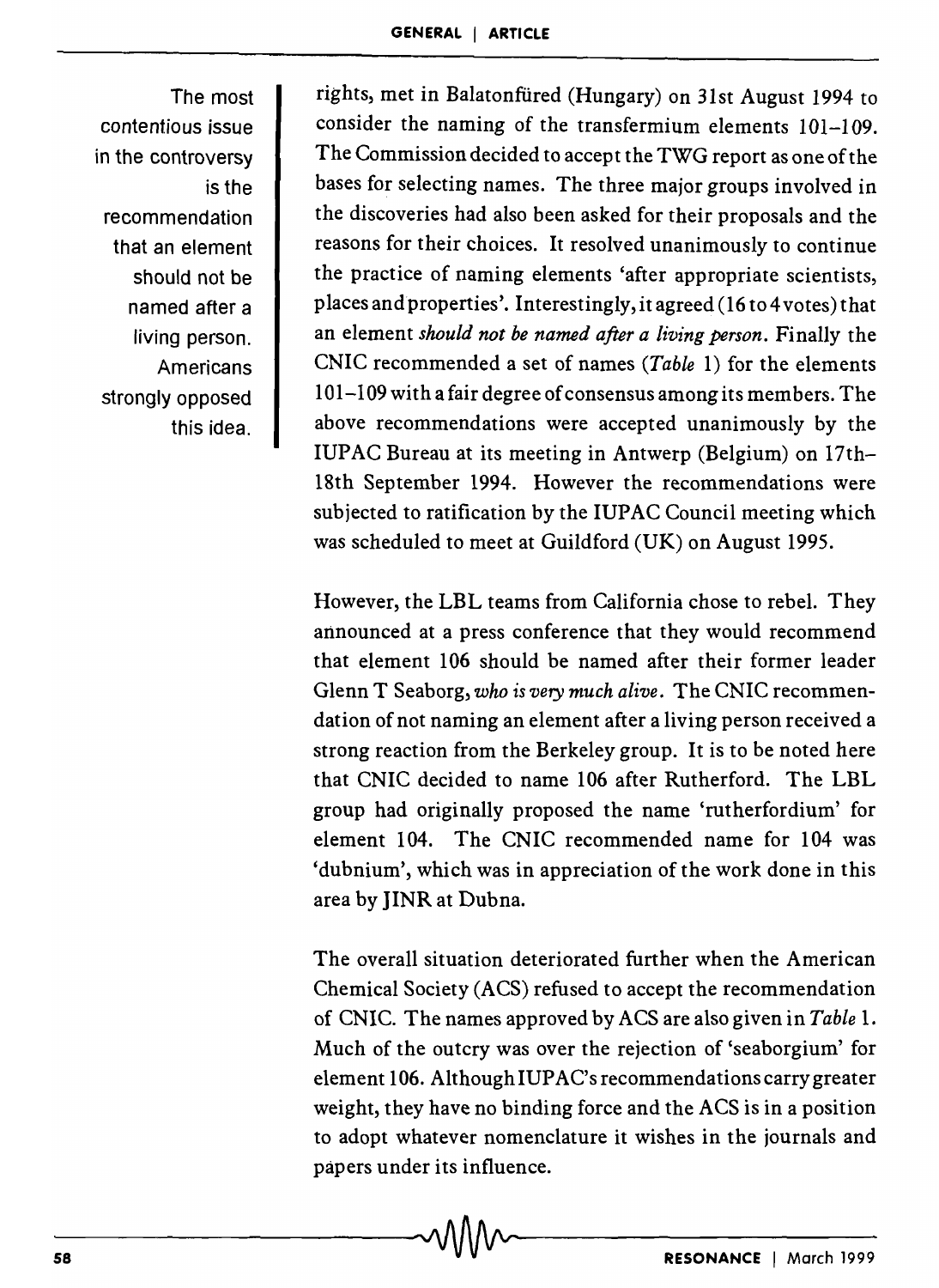#### Current IUP AC Nomenclature

The IUP AC Bureau met at Guildford (UK) in September 1995 to decide on the recommendation of CNIC. As a result of the growing criticisms and emotional debates, the Bureau decided to adopt the CNIC recommendations *as provisional.* It also invited several organizations and individuals to express their views concerning the extant proposals for the names of these elements. Reportedly, the response from the general chemical community was small, and the bulk of the replies came from nuclear scientists. The commissions reconsidered all the names at a meeting in Chestertown, Maryland (USA) in August 1996 and recommended a *new* set of names for the elements 104-109. It accepted the fact that the final decision of naming a new element should be taken byCNIC, and ultimately has to be confirmed by the Interdivisional Committee on Nomenclature and Symbols, Bureau, and Council of the Union. It also recognized the fact that the discoverers have the traditional right to propose a name, and such suggestions must receive serious consideration. The Commission reiterated its acceptance of the TWG report as a basis for their new recommendations. But after spitting fire at the dissenters, the Commission also decided to *modify* TWG decision that the name of a living scientist should not be used as a basis for an element name!

In the new recommendations, the elements 101, 102 and 103 retained their commonly accepted names 'mendelevium' (Md), 'nobelium' (No) and 'lawrencium' (Lr), respectively. The name 'seaborgium' for 106, proposed by its discoverers, was accepted. It was decided that GSI at Darmstadt and JINR at Dubna should jointly share the honor of discovery of element 107. The claims of discoveries of element 108 and 109 by the Darmstadt laboratory are uncontested. The discoverers of elements 107, 108 and 109 proposed the name 'nielsbohrium', 'hassium' and 'meitnerium', respectively. The Commission accepted the last two. The name 'nielsbohrium' for element 107 'is long and includes the first name of Niels Bohr as well as his family name'. There is no such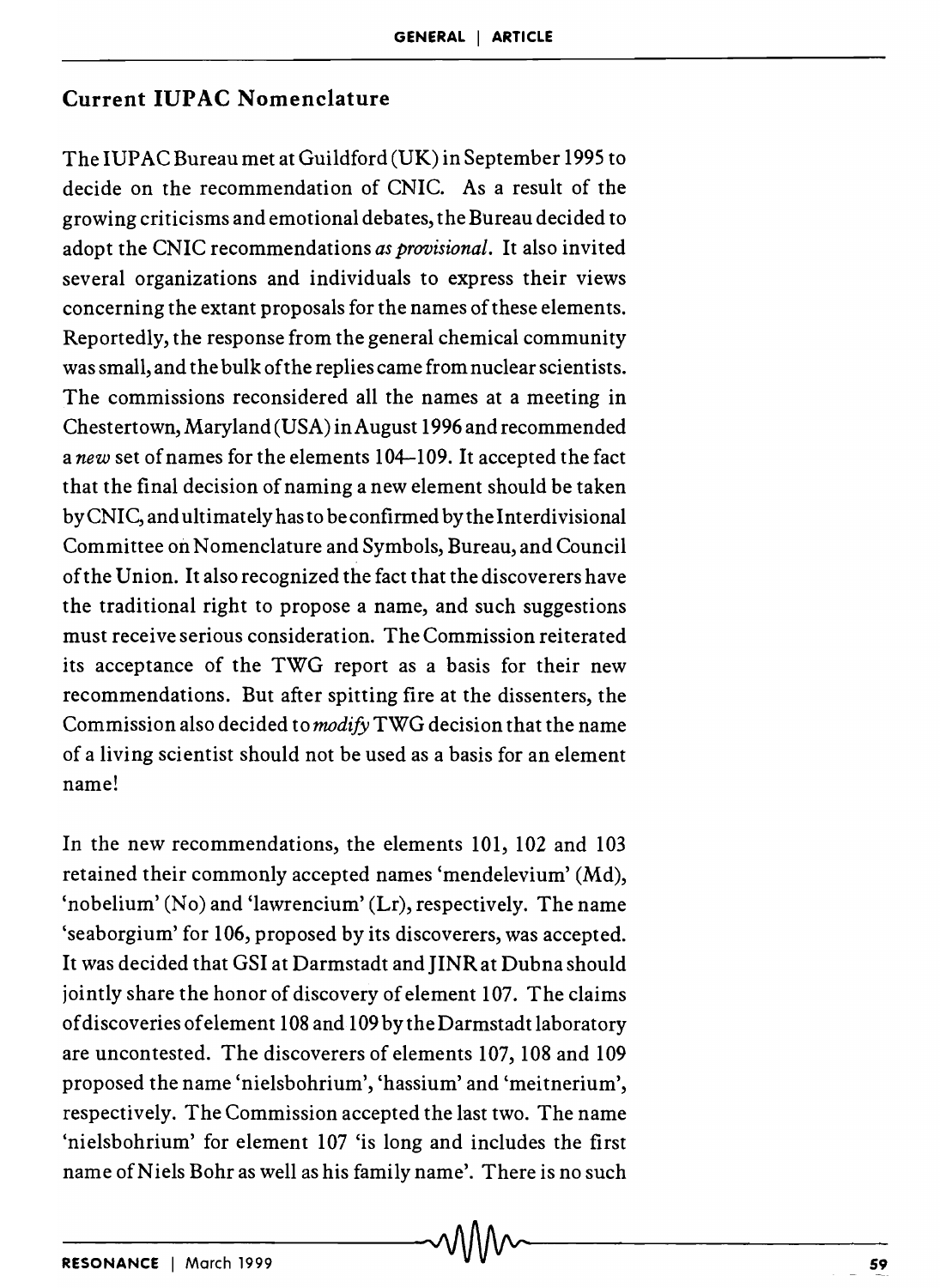It has been estimated that 500 more isotopes remain to be discovered.

precedent. The Commission preferred the name 'bohrium' after consulting with the Danish National Adhering Organization (NAO).

The naming of elements 104 and 105 were the subject of vigorous debate. Both the Berkeley and Dubna groups claimed priority. The Commission accepted the name 'rutherfordium' for element 104 to honor the New Zealand nuclear physicist, Ernest Rutherford. It was also of the opinion that the Dubna laboratories had 'played a key role in developing the experimental strategies used in synthesizing several transfermium elements', and recommended that element 105 should be named 'dubnium' in its honor. The present IUPAC names for the elements beyond proton number 100 are given in *Table* 1.

## Concluding Remarks and Outlook

Is the naming controversy just a storm in a teacup? After all, the transfermium elements are rarely seen in common scientific journals. Their chemical properties are almost never studied because only a very few number of atoms have ever been created and observed. The answer lies in the fact that we must be prepared for future scientific development in this area. It is quite plausible that many interesting chemical discoveries may be made with these elements. Seaborg has even suggested that systematic investigations should be carried out on the huge stockpiles of nuclear wastes ('a priceless treasure', in his words) stored in his country and elsewhere.

The problem of nomenclature of elements is by no means over. Many more elements beyond  $Z = 110$  remain to be discovered. Theoretical physicists have predicted the existence of many such heavy elements. Elements with a set of atomic numbers have even been suggested to lie in an 'island of stability'.

For example, the GSI group at Darmstadt has synthesized elements 110 and 111 by fusing two heavy nuclei.